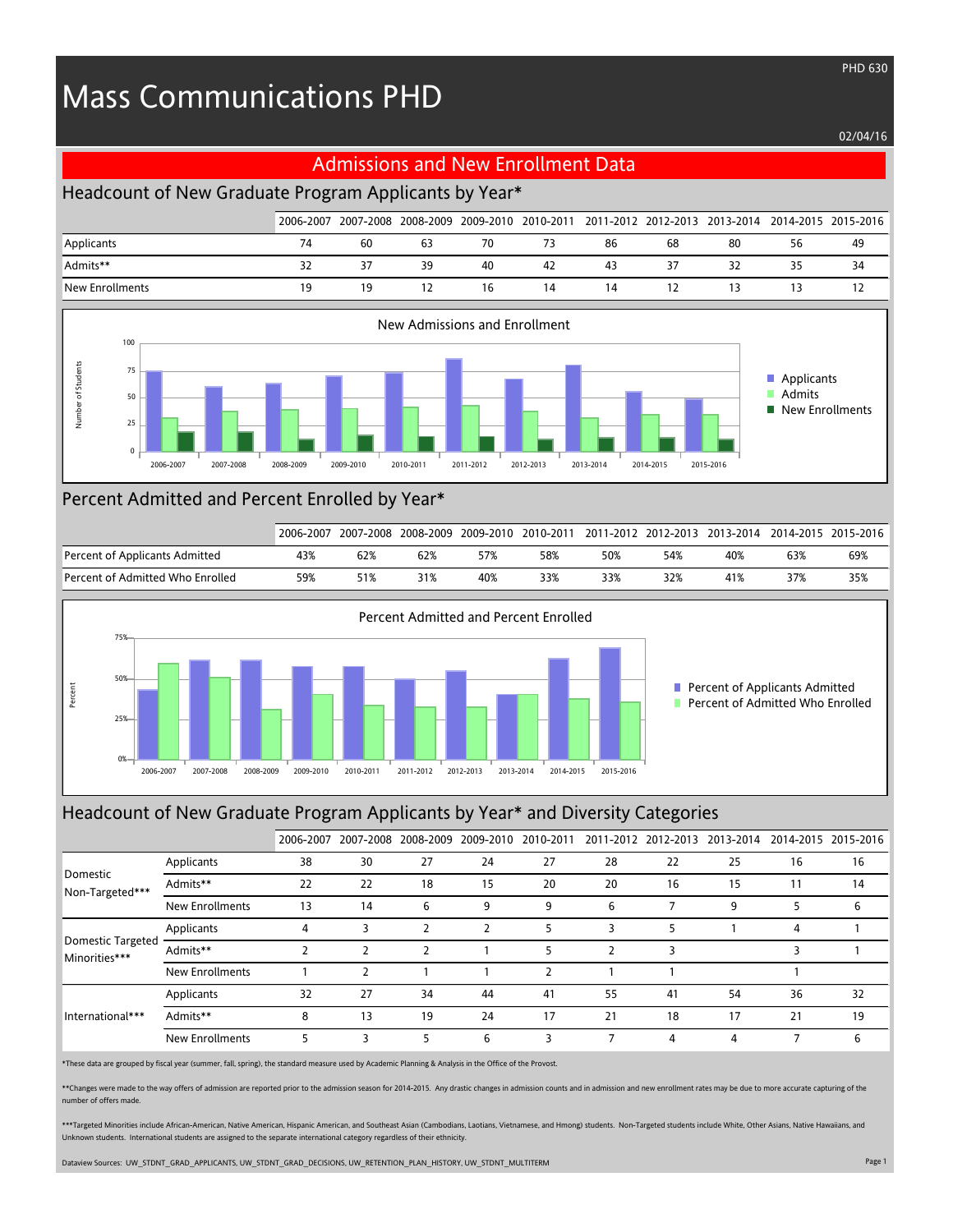02/04/16

## Enrollment Data

## Enrollment\* Headcounts by Ethnic Category

|                                                                                                                                                                                                                                                                                                                                                                                                                                                                 | Fall, 2006   | Fall, 2007   | Fall, 2008 | Fall, 2009   | Fall, 2010   | Fall, 2011     | Fall, 2012     | Fall, 2013     | Fall, 2014     | Fall, 2015   |
|-----------------------------------------------------------------------------------------------------------------------------------------------------------------------------------------------------------------------------------------------------------------------------------------------------------------------------------------------------------------------------------------------------------------------------------------------------------------|--------------|--------------|------------|--------------|--------------|----------------|----------------|----------------|----------------|--------------|
| Hispanic/Latino                                                                                                                                                                                                                                                                                                                                                                                                                                                 | 3            | 4            | 3          | 4            | 6            | $\overline{7}$ | $\overline{7}$ | $\overline{7}$ | 5              | 3            |
| Black/African American                                                                                                                                                                                                                                                                                                                                                                                                                                          |              |              | 1          | $\mathbf{1}$ | 1            | $\mathbf{1}$   | $\mathbf{1}$   | $\mathbf{1}$   | $\mathbf{1}$   | $\mathbf{1}$ |
| American Indian/Alaska Native                                                                                                                                                                                                                                                                                                                                                                                                                                   | $\mathbf{1}$ | $\mathbf{1}$ | 1          | $\mathbf{1}$ | $\mathbf{1}$ | $\mathbf{1}$   | $\mathbf{1}$   | $\overline{1}$ | $\mathbf{1}$   | $\mathbf{1}$ |
| Asian                                                                                                                                                                                                                                                                                                                                                                                                                                                           | 3            | 4            | 4          | 4            | 4            | $\overline{2}$ | $\overline{2}$ | 3              | $\overline{2}$ | 3            |
| Native Hawaiian/Oth Pac Island                                                                                                                                                                                                                                                                                                                                                                                                                                  |              |              |            |              |              |                |                |                |                |              |
| White                                                                                                                                                                                                                                                                                                                                                                                                                                                           | 38           | 44           | 42         | 38           | 42           | 38             | 37             | 41             | 35             | 28           |
| Two or More Races                                                                                                                                                                                                                                                                                                                                                                                                                                               |              |              |            |              |              |                |                |                |                |              |
| Unknown                                                                                                                                                                                                                                                                                                                                                                                                                                                         | 4            | 4            | 5          | 4            | 4            | 3              | 4              | 4              | 3              | 3            |
| International                                                                                                                                                                                                                                                                                                                                                                                                                                                   | 24           | 27           | 24         | 29           | 26           | 33             | 31             | 32             | 32             | 32           |
| Total                                                                                                                                                                                                                                                                                                                                                                                                                                                           | 73           | 84           | 80         | 81           | 84           | 85             | 83             | 89             | 79             | 71           |
| <b>Domestic Targeted Minorities**</b>                                                                                                                                                                                                                                                                                                                                                                                                                           | 3            | 5            | 5          | 6            | 8            | 9              | 9              | 9              | 7              | 5            |
| Domestic Minorities**                                                                                                                                                                                                                                                                                                                                                                                                                                           | 6            | 9            | 9          | 10           | 12           | 11             | 11             | 12             | 9              | 8            |
| <b>Enrollment Percentages by Diversity Category</b>                                                                                                                                                                                                                                                                                                                                                                                                             |              |              |            |              |              |                |                |                |                |              |
|                                                                                                                                                                                                                                                                                                                                                                                                                                                                 | Fall, 2006   | Fall, 2007   | Fall, 2008 | Fall, 2009   | Fall, 2010   | Fall, 2011     | Fall, 2012     | Fall, 2013     | Fall, 2014     | Fall, 2015   |
| Domestic Non-Targeted**                                                                                                                                                                                                                                                                                                                                                                                                                                         | 63%          | 62%          | 64%        | 57%          | 60%          | 51%            | 52%            | 54%            | 51%            | 48%          |
| <b>Domestic Targeted Minorities**</b>                                                                                                                                                                                                                                                                                                                                                                                                                           | 4%           | 6%           | 6%         | 7%           | 10%          | 11%            | 11%            | 10%            | 9%             | 7%           |
| International**                                                                                                                                                                                                                                                                                                                                                                                                                                                 | 33%          | 32%          | 30%        | 36%          | 31%          | 39%            | 37%            | 36%            | 41%            | 45%          |
| Enrollment Percentages of All Domestic Graduate Students by Racial/Ethnic Category*                                                                                                                                                                                                                                                                                                                                                                             |              |              |            |              |              |                |                |                |                |              |
|                                                                                                                                                                                                                                                                                                                                                                                                                                                                 | Fall, 2006   | Fall, 2007   | Fall, 2008 | Fall, 2009   | Fall, 2010   | Fall, 2011     | Fall, 2012     | Fall, 2013     | Fall, 2014     | Fall, 2015   |
| Hispanic/Latino                                                                                                                                                                                                                                                                                                                                                                                                                                                 | 6%           | 7%           | 5%         | 8%           | 10%          | 13%            | 13%            | 12%            | 11%            | 8%           |
| Black/African American                                                                                                                                                                                                                                                                                                                                                                                                                                          |              |              | 2%         | 2%           | 2%           | 2%             | 2%             | 2%             | 2%             | 3%           |
| American Indian/Alaska Native                                                                                                                                                                                                                                                                                                                                                                                                                                   | 2%           | 2%           | 2%         | 2%           | 2%           | 2%             | 2%             | 2%             | 2%             | 3%           |
| Asian                                                                                                                                                                                                                                                                                                                                                                                                                                                           | 6%           | 7%           | 7%         | 8%           | 7%           | 4%             | 4%             | 5%             | 4%             | 8%           |
| Native Hawaiian/Oth Pac Island                                                                                                                                                                                                                                                                                                                                                                                                                                  |              |              |            |              |              |                |                |                |                |              |
| White                                                                                                                                                                                                                                                                                                                                                                                                                                                           | 78%          | 77%          | 75%        | 73%          | 72%          | 73%            | 71%            | 72%            | 74%            | 72%          |
| Two or More Races                                                                                                                                                                                                                                                                                                                                                                                                                                               |              |              |            |              |              |                |                |                |                |              |
| Unknown                                                                                                                                                                                                                                                                                                                                                                                                                                                         | 8%           | 7%           | 9%         | 8%           | 7%           | 6%             | 8%             | 7%             | 6%             | 8%           |
| <b>Enrollment Percentages by Gender</b>                                                                                                                                                                                                                                                                                                                                                                                                                         |              |              |            |              |              |                |                |                |                |              |
|                                                                                                                                                                                                                                                                                                                                                                                                                                                                 | Fall, 2006   | Fall, 2007   | Fall, 2008 | Fall, 2009   | Fall, 2010   | Fall, 2011     | Fall, 2012     | Fall, 2013     | Fall, 2014     | Fall, 2015   |
| Female                                                                                                                                                                                                                                                                                                                                                                                                                                                          | 48%          | 52%          | 54%        | 54%          | 51%          | 51%            | 49%            | 53%            | 58%            | 56%          |
| Male                                                                                                                                                                                                                                                                                                                                                                                                                                                            | 52%          | 48%          | 46%        | 46%          | 49%          | 49%            | 51%            | 47%            | 42%            | 44%          |
| Enrollment Headcount by Academic Load***                                                                                                                                                                                                                                                                                                                                                                                                                        |              |              |            |              |              |                |                |                |                |              |
|                                                                                                                                                                                                                                                                                                                                                                                                                                                                 | Fall, 2006   | Fall, 2007   | Fall, 2008 | Fall, 2009   | Fall, 2010   | Fall, 2011     | Fall, 2012     | Fall, 2013     | Fall, 2014     | Fall, 2015   |
| Full-Time                                                                                                                                                                                                                                                                                                                                                                                                                                                       | 63           | 77           | 67         | 64           | 74           | 75             | 76             | 80             | 66             | 64           |
| Part-Time                                                                                                                                                                                                                                                                                                                                                                                                                                                       | 10           | 7            | 13         | 17           | 10           | 10             | 7              | 9              | 13             | 7            |
| Total                                                                                                                                                                                                                                                                                                                                                                                                                                                           | 73           | 84           | 80         | 81           | 84           | 85             | 83             | 89             | 79             | 71           |
| *Race/ethnicity categories and reporting methodology represent federal reporting categories and methodology. A major change in both data collection and reporting occurred in 2008. Data before and after are not directly com                                                                                                                                                                                                                                  |              |              |            |              |              |                |                |                |                |              |
| 2008, students were only able to indicate a single race/ethnic category and that is the category that is reported. Starting in 2008, revised federal guidelines allowed students to indicate multiple race/ethnic identities.<br>all domestic (non-international) students who indicate Hispanic ethnicity should be reported as Hispanic, regardless of other racial information provided. Non-Hispanic, domestic students who indicate more than one race are |              |              |            |              |              |                |                |                |                |              |

or More Races," category. All other non-Hispanic, domestic students who indicated a single race are reported in that category.

\*\*Targeted minority and minority counts are provided because they cannot be derived from the race/ethnic categories alone. Targeted Minorities are domestic students who are African-American, Native American, Hispanic Ameri Southeast Asian (Cambodians, Laotians, Vietnamese, and Hmong) students. Non-targeted students include White, Other Asians, Native Hawaiians (new category in 2008), and Unknown students. Minority includes all the targeted c as students who are other Asians (non Southeast Asian) and Native Hawaiian. International students are assigned to the separate international category regardless of their ethnicity.

\*\*\*For definitions of full-time status, please consult the Enrollment Requirements section of the Graduate School's academic policies and procedures at https://grad.wisc.edu/acadpolicy/.

Dataview Sources: UW\_RETENTION\_STUDENT, UW\_RETENTION\_PLAN\_HISTORY, UW\_RETENTION\_SEM\_HISTORY, UW\_STDNT\_MULTITERM, UW\_STDNT\_PLAN\_MULTITERM, UW\_UA\_OCTOBER\_PAYROLL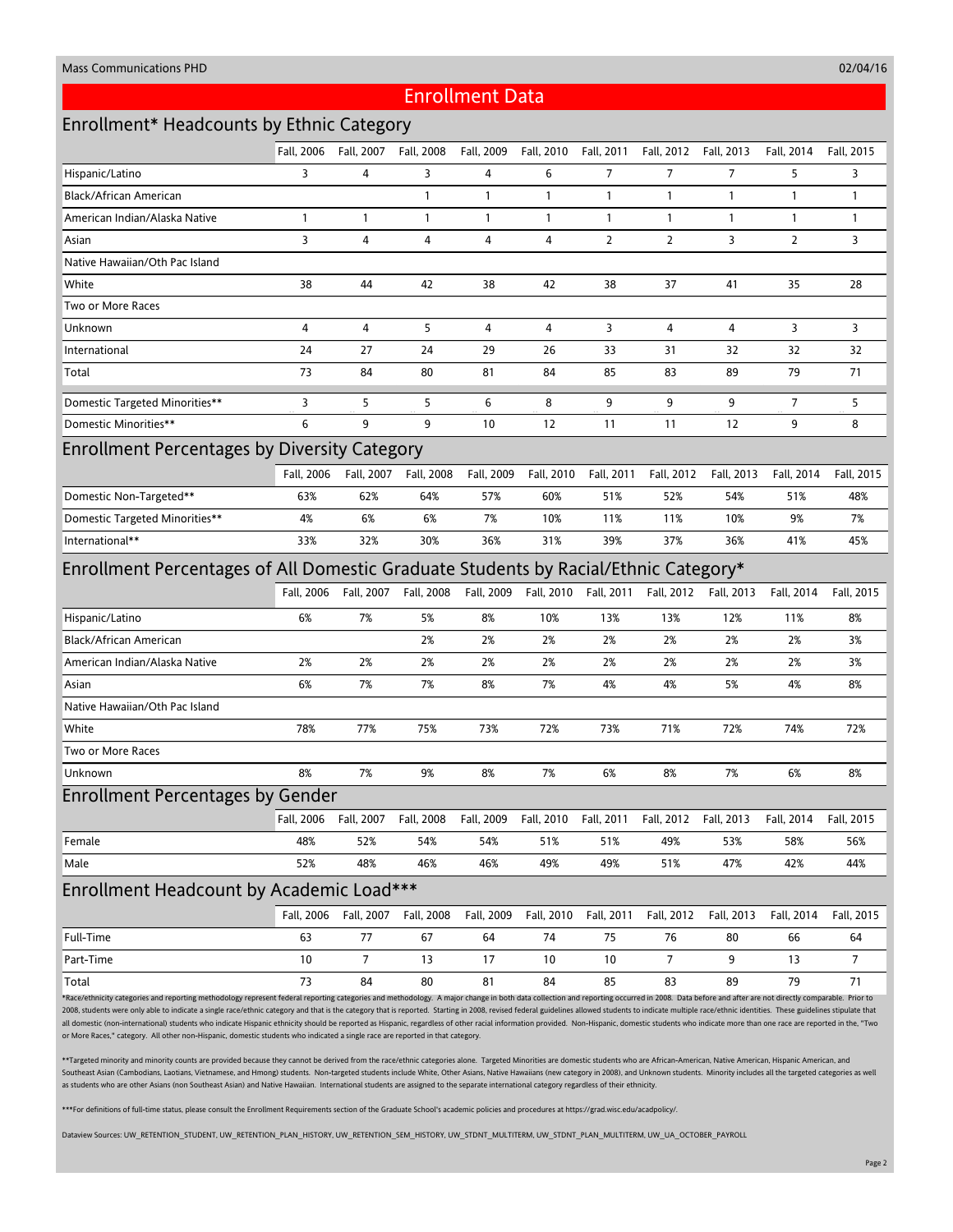

## Funding Data

#### Headcount of Students with an Appointment of 33% or Higher\*

|                            | Fall, 2006 | Fall, 2007 | Fall, 2008 | Fall, 2009 | Fall, 2010 | Fall, 2011 | Fall, 2012 | Fall, 2013 | Fall, 2014 | Fall, 2015 |
|----------------------------|------------|------------|------------|------------|------------|------------|------------|------------|------------|------------|
| Fellows                    |            |            | 8          | 6          |            | 9          | 10         | 14         | 6          | 9          |
| <b>Trainees</b>            |            |            |            |            |            |            |            |            |            |            |
| <b>Research Assistants</b> |            |            |            |            |            | 4          | h          |            |            |            |
| Teaching Assistants**      | 20         | 18         | 23         | 20         | 27         | 27         | 28         | 32         | 29         | 25         |
| Project Assistants         | 17         | 18         | 21         | 15         | 14         |            | 10         | 11         | 10         | 8          |
| No/Low/Other Funding*      | 28         | 36         | 25         | 37         | 31         | 38         | 29         | 29         | 32         | 27         |
| Total                      | 73         | 84         | 80         | 81         | 84         | 85         | 83         | 89         | 79         | 71         |

## Percentage of Students with an Appointment of 33% or Higher\*

|                            | Fall, 2006 | Fall, 2007 | Fall, 2008 | Fall, 2009 | Fall, 2010 | Fall, 2011 | Fall, 2012 | Fall, 2013 | Fall, 2014 | Fall, 2015 |
|----------------------------|------------|------------|------------|------------|------------|------------|------------|------------|------------|------------|
| Fellows                    | 7%         | 8%         | 10%        | 7%         | 11%        | 11%        | 12%        | 16%        | 8%         | 13%        |
| <b>Trainees</b>            |            |            |            |            |            |            |            |            |            |            |
| <b>Research Assistants</b> | 4%         | 6%         | 4%         | 4%         | 4%         | 5%         | 7%         | 3%         | 3%         | 3%         |
| Teaching Assistants**      | 27%        | 21%        | 29%        | 25%        | 32%        | 32%        | 34%        | 36%        | 37%        | 35%        |
| <b>Project Assistants</b>  | 23%        | 21%        | 26%        | 19%        | 17%        | 8%         | 12%        | 12%        | 13%        | 11%        |
| No/Low/Other Funding*      | 38%        | 43%        | 31%        | 46%        | 37%        | 45%        | 35%        | 33%        | 41%        | 38%        |

Percent of Full-Time Doctoral Students with First 4 Years Funded Through the University\*\*\*: 61%

\*A graduate student fellowship, traineeship, or assistantship of at least 33% full-time equivalent (FTE) carries with it tuition remission benefits and eligibility for heath insurance. These counts include students whose a FTE of 33% or higher. Students who have multiple appointments were counted once in the appointment with the higher FTE or in the order above for those with multiple appointments with the same FTE. Students with funding out university and students with appointments that are less than 33% are included in the No/Low/Other Funding category.

\*\*Lecturer (SA) appointments are included in the TA category.

\*\*\*The first years of funding is based on entering cohorts between Summer, 2006 and Fall, 2015 that were full time for their first 2 years (for masters students) or their first 4 years (for doctoral students) and were full during that time. Years of support are based on funding in the fall semesters. Students enrolled in less than 2 or 4 years are included if they were funded for each year

Dataview Sources: UW\_UA\_OCTOBER\_PAYROLL, UW\_RETENTION\_PLAN\_HISTORY